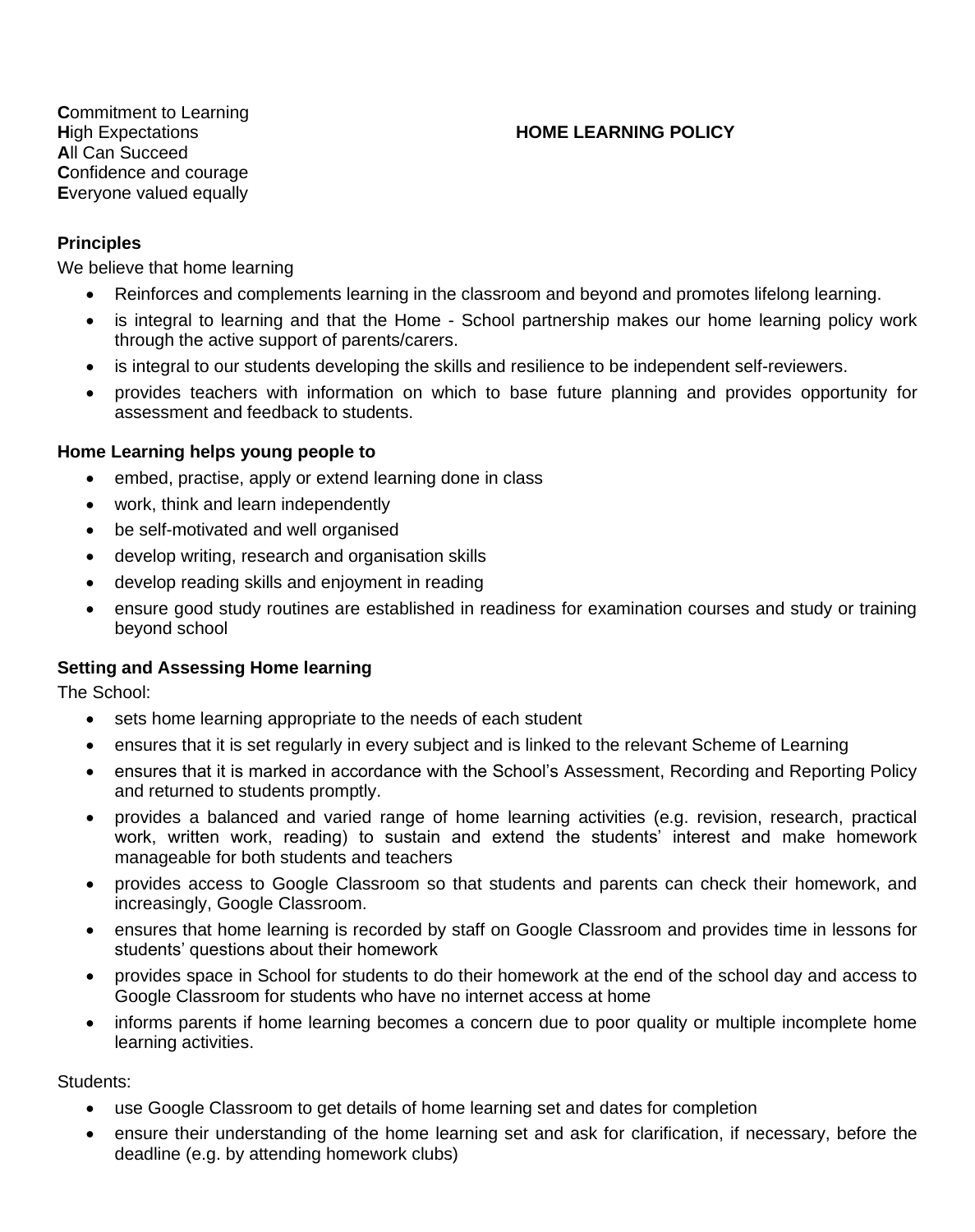- demonstrate a commitment to spending the allocated time completing home learning tasks
- are independent in reviewing their learning and complete home learning to the best of their ability
- meet home learning deadlines and hand work in on time.

We ask parents/carers to:

- ensure that students check Google Classroom every evening
- use Google Classroom to check home learning set for their child and the deadlines for its completion
- provide a suitable place at home for their child to learn independently and effectively
- encourage their child by talking about the learning completed at home and take an interest in it to show that they value it
- praise their child for completing home learning and meeting deadlines
- recognise that home learning will become proportionally more demanding as students' progress through the school, especially at KS4/5 when the learning set will often be preparation for examinations
- contact the school if there is a problem about home learning
- support the school if sanctions are necessary to get the learning completed.

### **Amount and frequency of Home learning**

• This varies according to the age of the students and the nature of the homework activity. We review annually how much homework students are being set but will broadly follow the guidelines below:

| <b>Key Stage</b> | Year groups | Amount of home learning set                                      |
|------------------|-------------|------------------------------------------------------------------|
|                  | $7 - 8$     | 45-90 minutes a day (approximately 20-30<br>minutes per subject) |
|                  | 9           | 1-2 hours a day (approximately 30-40<br>minutes per subject)     |
|                  | $10 - 11$   | 1.5-2.5 hours a day (approximately 1 hour<br>per subject)        |
| 5                | $12 - 13$   | 4-6 hours per subject per week                                   |

- The School's home learning timetable (Years 7-11) ensures that it is distributed throughout the week and that time allocated is consistent across subjects It indicates the night on which students should complete their home learning in each subject although it may be set by the subject teacher a day or so beforehand, depending on when the nearest lesson occurs. (Form Tutors ensure that Tutor Groups copy their home learning timetables into Student Planners.) A copy can also be found in the Staff Handbook.
- In Years 12 and 13 the amount of home learning set depends on students' individual programmes although we recommend that all students complete an additional four to six hours per subject per week of independent learning. Some of this time will be spent completing homework set by the subject teacher.
- Students are encouraged to complete home learning at supervised study club after school

# **Our expectations**

• All students are expected to meet home learning deadlines. Teachers log any missing or poor home learning via Progresso and parents are notified via text if it is not completed on time or to the teacher's